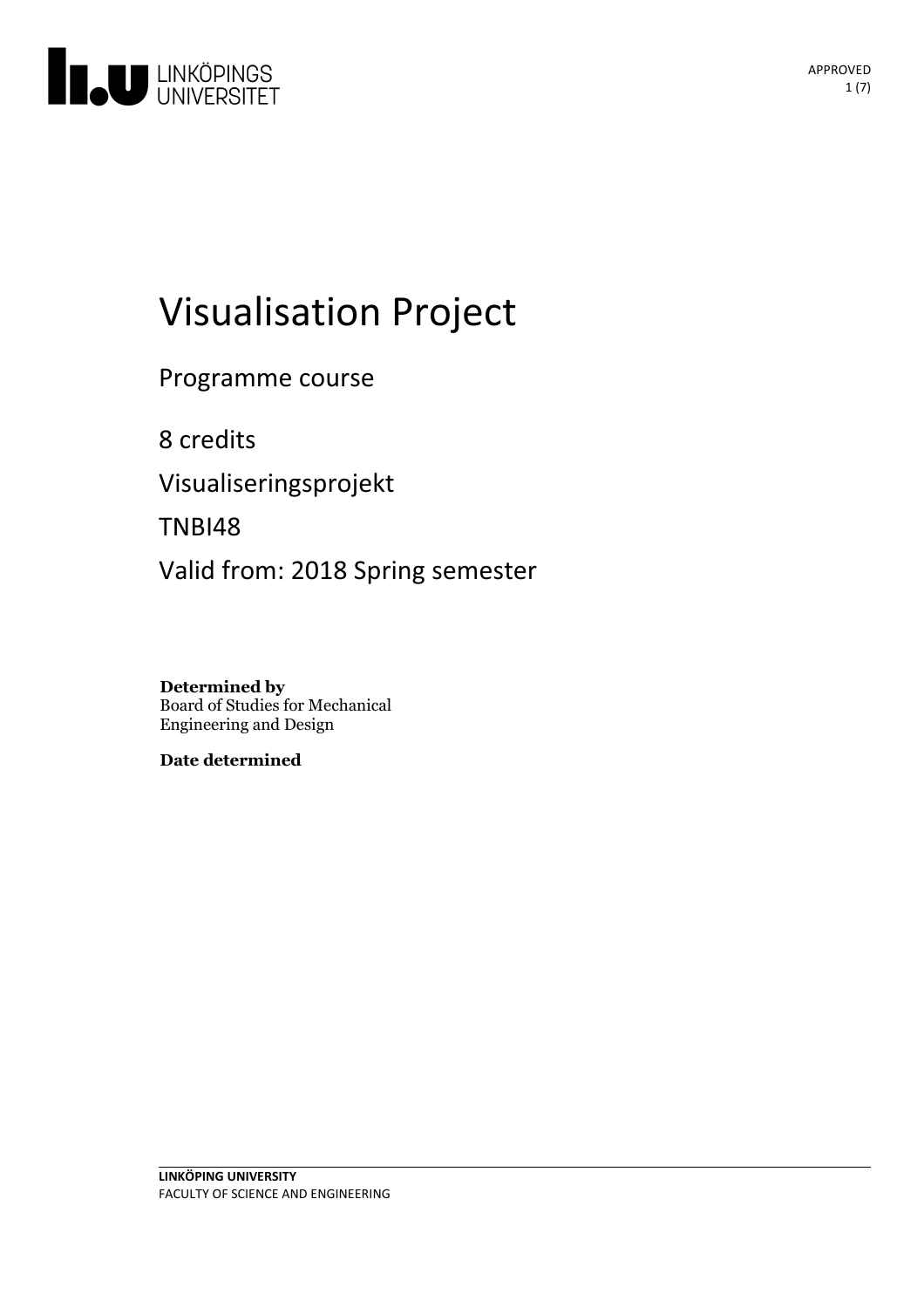# Main field of study

Civil Engineering

Course level

First cycle

### Advancement level

 $G<sub>2</sub>X$ 

# Course offered for

Civil Engineering, B Sc in Engineering

### Entry requirements

Note: Admission requirements for non-programme students usually also include admission requirements for the programme and threshold requirements for progression within the programme, or corresponding.

# Prerequisites

Buidling Visualisation, Computer graphics

### Intended learning outcomes

In the course students will apply their knowledge from previous courses into the areas of civil engineering with visualisations, rendered animations and 3D modeling.

### Course content

Project work; from data aquisition, 3d modeling, visualisation to final presentation.

# Teaching and working methods

Project work in limited groups. Mandatory short form presentations during the course period is required. The course starts Ht2 och concludes during Vt1.

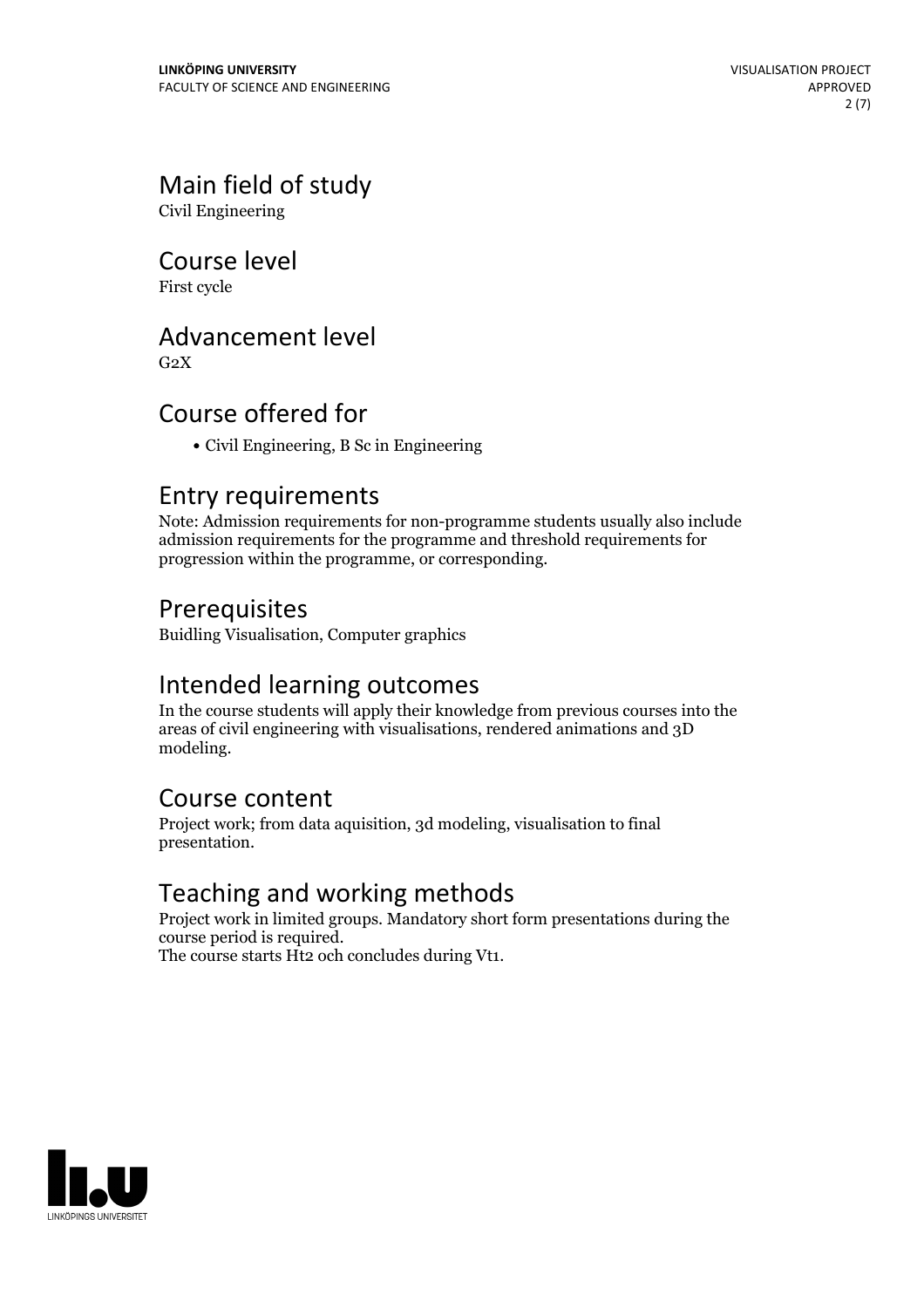# Examination

| PRA3 Oral and Written Presentation of Project Work | 4 credits U, G |  |
|----------------------------------------------------|----------------|--|
| PRA2 Oral and written presentation of project work | 4 credits U, G |  |

Grades are given as"Fail" or "Pass".

# Grades

Two grade scale, older version, U, G

# Department

Institutionen för teknik och naturvetenskap

# Director of Studies or equivalent

Dag Haugum

# Examiner

Patric Ljung

### Course website and other links

<http://www2.itn.liu.se/utbildning/kurs/index.html?coursecode=TNBI48>

### Education components

Preliminary scheduled hours: 36 h Recommended self-study hours: 177 h

# Course literature

### **Books**

Brian L. Smith, (2006) *Architectural Visualization* ISBN: 978-1-59059-557-2

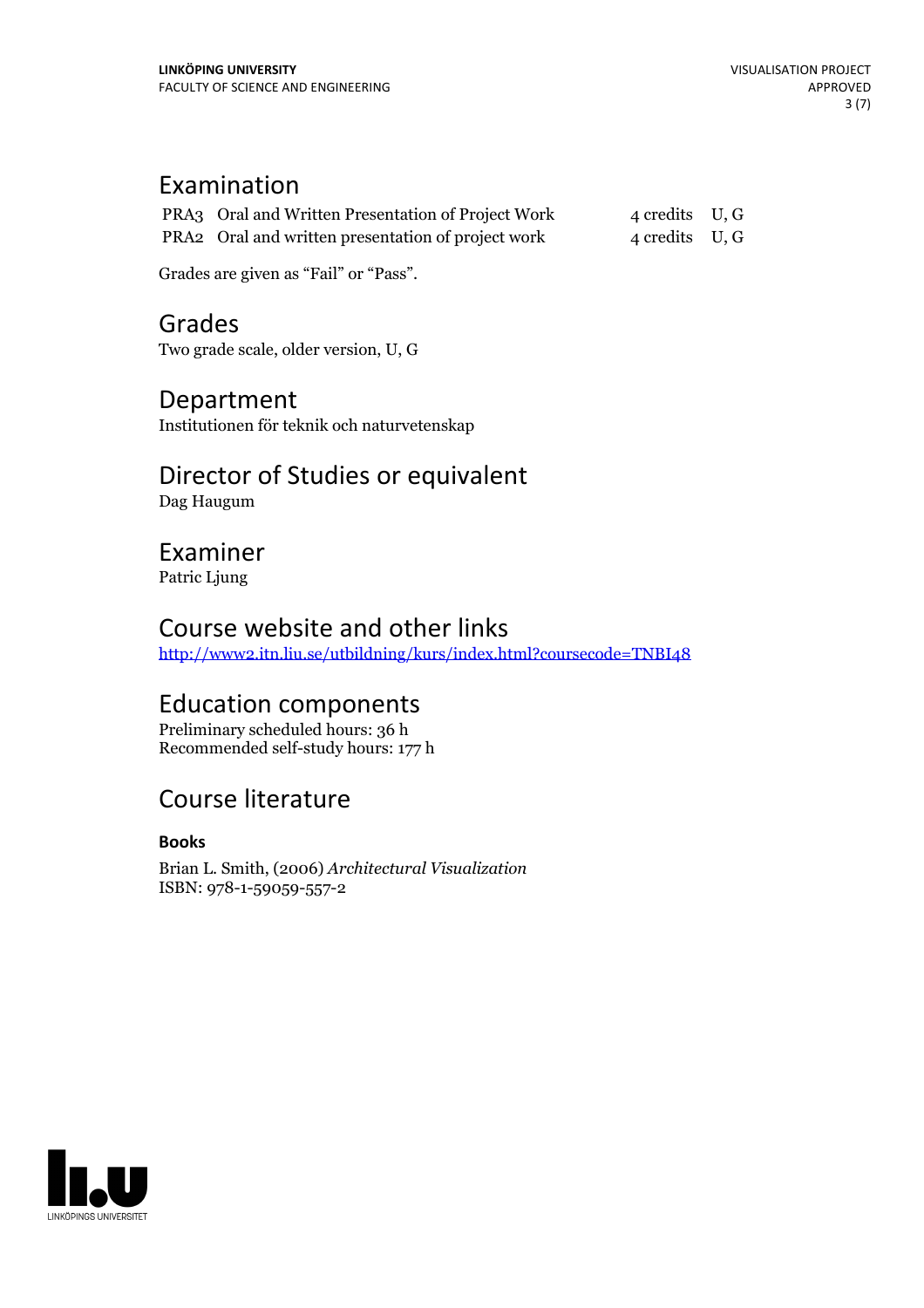# **Common rules**

### **Course syllabus**

A syllabus has been established for each course. The syllabus specifies the aim and contents of the course, and the prior knowledge that a student must have in order to be able to benefit from the course.

### **Timetabling**

Courses are timetabled after a decision has been made for this course concerning its assignment to a timetable module. A central timetable is not drawn up for courses with fewer than five participants. Most project courses do not have a central timetable.

### **Interrupting a course**

The vice-chancellor's decision concerning regulations for registration, deregistration and reporting results (Dnr LiU-2015-01241) states that interruptions in study are to be recorded in Ladok. Thus, all students who do not participate in a course for which they have registered must record the interruption, such that the registration on the course can be removed. Deregistration from <sup>a</sup> course is carried outusing <sup>a</sup> web-based form: www.lith.liu.se/for-studenter/kurskomplettering?l=sv.

### **Cancelled courses**

Courses with few participants (fewer than 10) may be cancelled or organised in a manner that differs from that stated in the course syllabus. The board of studies is to deliberate and decide whether a course is to be cancelled orchanged from the course syllabus.

### **Regulations relatingto examinations and examiners**

Details are given in a decision in the university's rule book: http://styrdokument.liu.se/Regelsamling/VisaBeslut/622678.

### **Forms of examination**

#### **Examination**

Written and oral examinations are held at least three times a year: once immediately after the end of the course, once in August, and once (usually) in one of the re-examination periods. Examinations held at other times are to follow a decision of the board of studies.

Principles for examination scheduling for courses that follow the study periods:

courses given in VT1 are examined for the first time in March, with re-

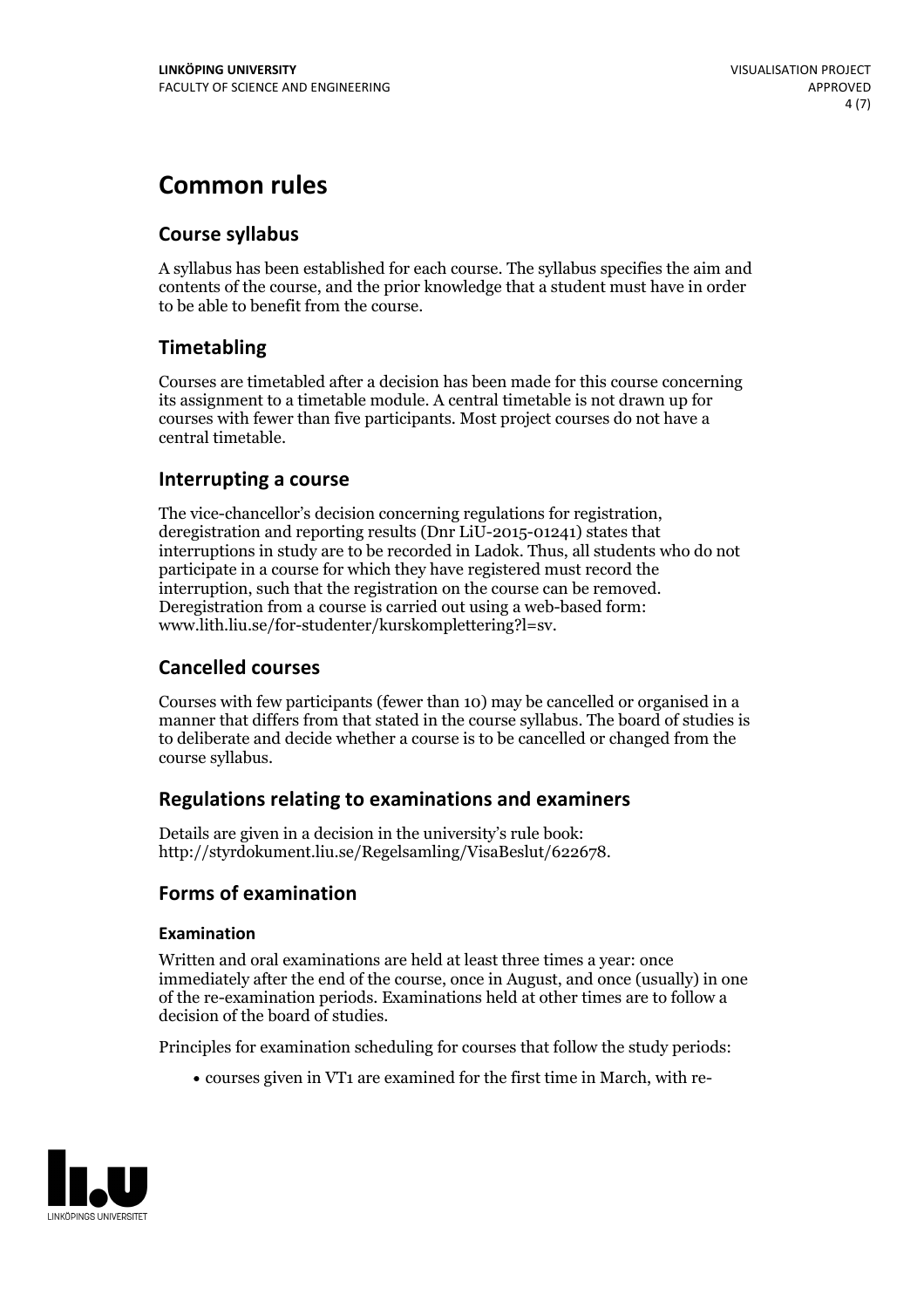examination in June and August

- courses given in VT2 are examined for the first time in May, with re-examination in August and October
- courses given in HT1 are examined for the first time in October, with re-examination in January and August
- courses given in HT2 are examined for the first time in January, with re-examination at Easter and in August.

The examination schedule is based on the structure of timetable modules, but there may be deviations from this, mainly in the case of courses that are studied and examined for several programmes and in lower grades (i.e. 1 and 2).

- Examinations for courses that the board of studies has decided are to be held in alternate years are held only three times during the year in which
- the course is given.<br>• Examinations for courses that are cancelled or rescheduled such that they are not given in one or several years are held three times during the year that immediately follows the course, with examination scheduling that corresponds to the scheduling that was in force before the course was cancelled or rescheduled.<br>• If teaching is no longer given for a course, three examination occurrences
- are held during the immediately subsequent year, while examinations are at the same time held for any replacement course that is given, or alternatively in association with other re-examination opportunities. Furthermore, an examination is held on one further occasion during the next subsequent year, unless the board of studies determines otherwise.<br>• If a course is given during several periods of the year (for programmes, or
- on different occasions for different programmes) the board orboards of studies determine together the scheduling and frequency of re-examination occasions.

#### **Registration for examination**

In order to take an examination, a student must register in advance at the Student Portal during the registration period, which opens 30 days before the date of the examination and closes 10 days before it. Candidates are informed of the location of the examination by email, four days in advance. Students who have not registered for an examination run the risk of being refused admittance to the examination, if space is not available.

Symbols used in the examination registration system:

- \*\* denotes that the examination is being given for the penultimate time.
- \* denotes that the examination is being given for the last time.

#### **Code of conduct for students during examinations**

Details are given in a decision in the university's rule book: http://styrdokument.liu.se/Regelsamling/VisaBeslut/622682.

#### **Retakes for higher grade**

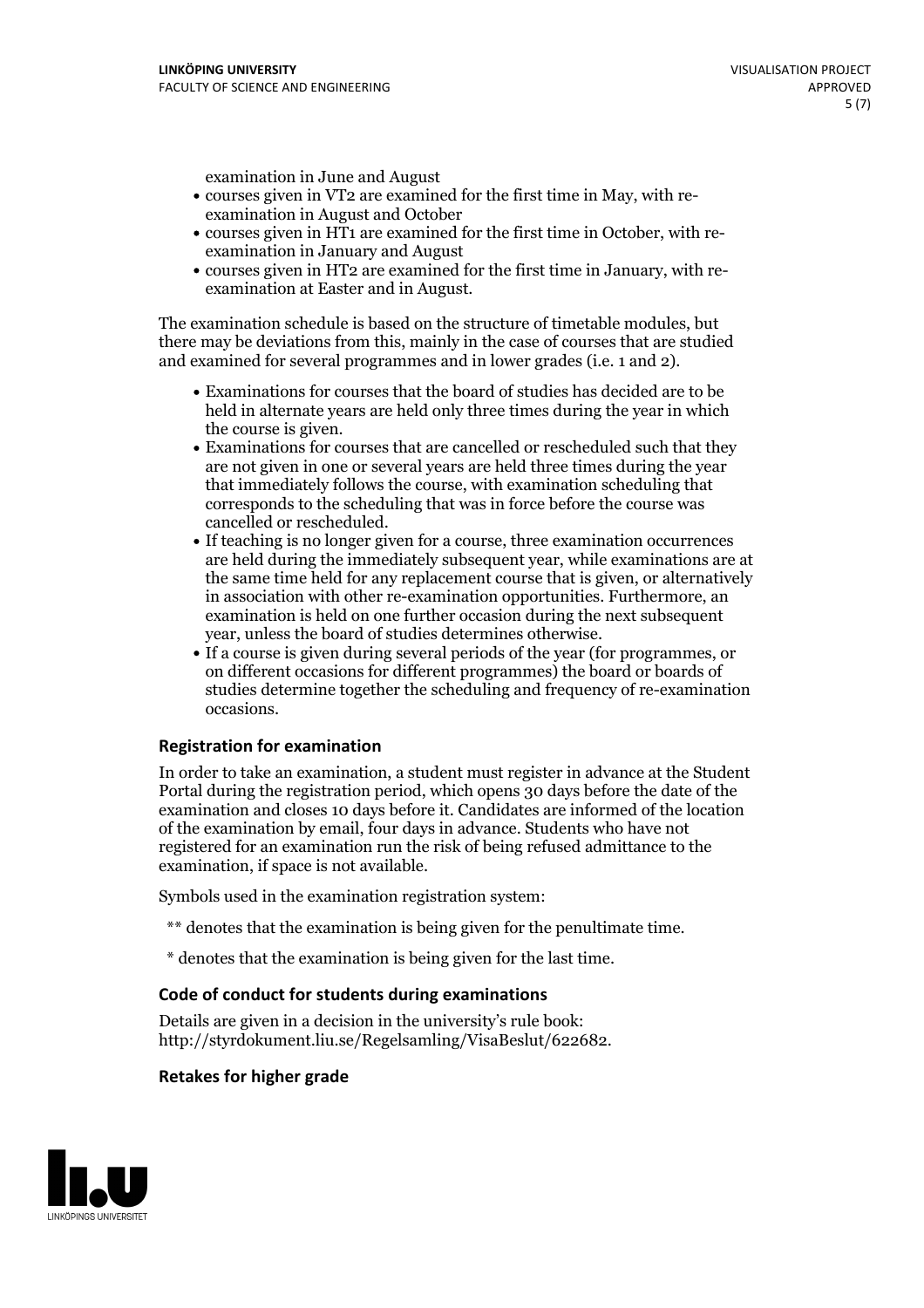Students at the Institute of Technology at LiU have the right to retake written examinations and computer-based examinations in an attempt to achieve a higher grade. This is valid for all examination components with code "TEN" and "DAT". The same right may not be exercised for other examination components, unless otherwise specified in the course syllabus.

### **Retakes of other forms of examination**

Regulations concerning retakes of other forms of examination than written examinations and computer-based examinations are given in the LiU regulations for examinations and examiners, http://styrdokument.liu.se/Regelsamling/VisaBeslut/622678.

#### **Plagiarism**

For examinations that involve the writing of reports, in cases in which it can be assumed that the student has had access to other sources (such as during project work, writing essays, etc.), the material submitted must be prepared in accordance with principles for acceptable practice when referring to sources (references or quotations for which the source is specified) when the text, images, ideas, data, etc. of other people are used. It is also to be made clear whether the author has reused his or her own text, images, ideas, data, etc. from previous examinations.

A failure to specify such sources may be regarded as attempted deception during examination.

#### **Attempts to cheat**

In the event of <sup>a</sup> suspected attempt by <sup>a</sup> student to cheat during an examination, or when study performance is to be assessed as specified in Chapter <sup>10</sup> of the Higher Education Ordinance, the examiner is to report this to the disciplinary board of the university. Possible consequences for the student are suspension from study and a formal warning. More information is available at https://www.student.liu.se/studenttjanster/lagar-regler-rattigheter?l=sv.

#### **Grades**

The grades that are preferably to be used are Fail (U), Pass (3), Pass not without distinction  $(4)$  and Pass with distinction  $(5)$ . Courses under the auspices of the faculty board of the Faculty of Science and Engineering (Institute of Technology) are to be given special attention in this regard.

- 1. Grades U, 3, 4, 5 are to be awarded for courses that have written
- examinations. 2. Grades Fail (U) and Pass (G) may be awarded for courses with <sup>a</sup> large degree of practical components such as laboratory work, project work and group work.

#### **Examination components**

- 
- 1. Grades U, 3, 4, <sup>5</sup> are to be awarded for written examinations (TEN). 2. Grades Fail (U) and Pass (G) are to be used for undergraduate projects and other independent work.